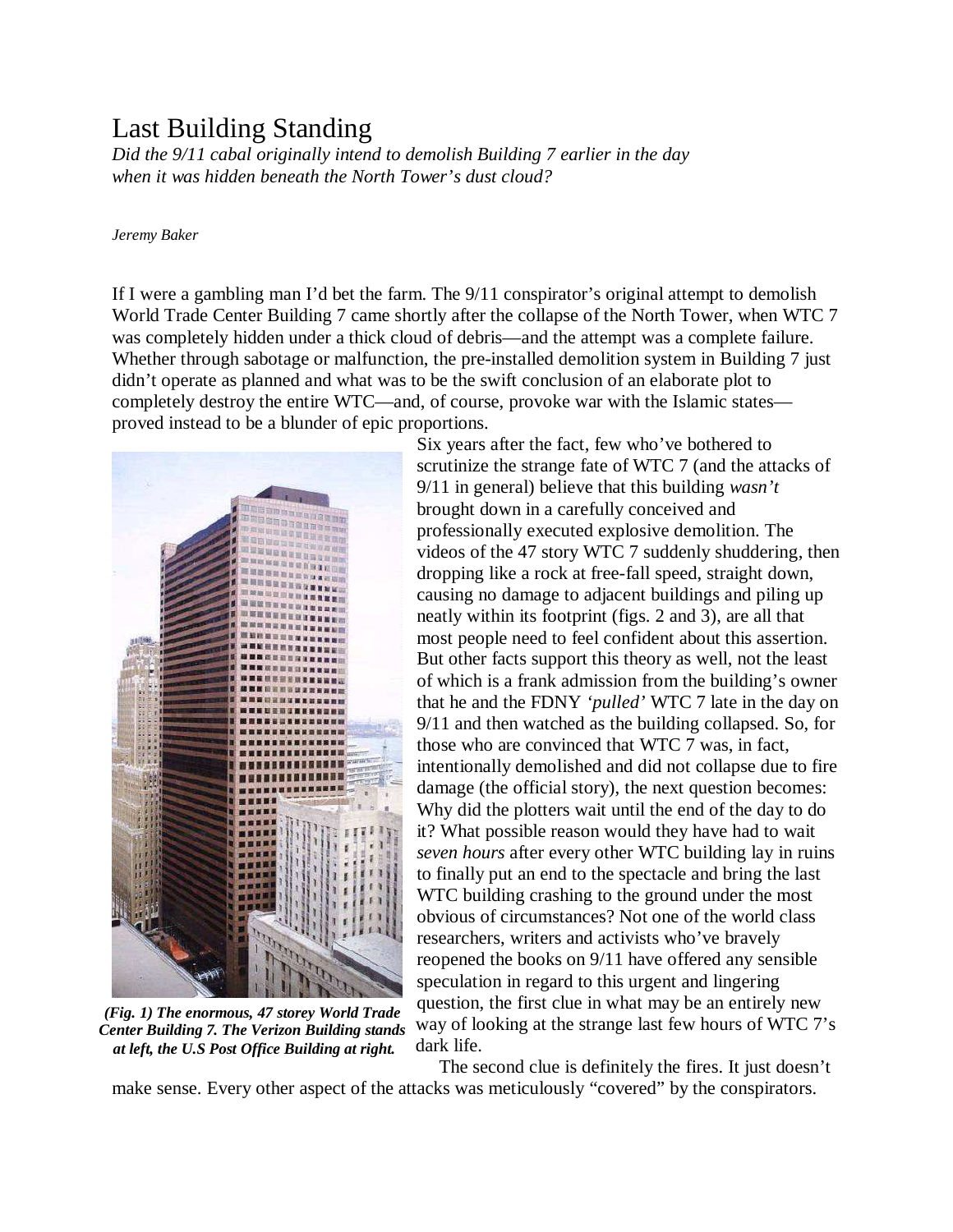The dramatic and well planned flights of the jets into the Twin Towers, the ensuing structural damage and fires was, to most observers, convincing "cover" for what is commonly believed to be the real cause of these buildings' destruction—pre-planted explosives (To some, this ploy may sound familiar. The very same scheme was played out in Oklahoma City when Timothy McVeigh's crude fertilizer bomb provided "cover" for the explosive system planted within the Alfred P. Murrah Building, a fact confirmed by myriad reports that two of the bombs in the building were found intact and subsequently disarmed). But what happened to WTC 7? Even as



*(Fig. 2) The wreckage of WTC 7.* 

late as 3PM, the building's struggling fires were barely visible from outside the building. If the 9/11 conspirator's odd intent was to demolish WTC 7 late in the afternoon, wouldn't they have concocted a more believable scenario to "cover" its destruction? If fire was to be the preferred "cause" of its collapse wouldn't they have lit up WTC 7 like a roman candle to give this scheme at least a fighting chance? It's hard to believe that what was essentially the coup de gras of the 9/11 psycho-drama received so little careful attention. But set tiny fires on two floors and '*pull'* WTC 7 before millions of witnesses they did, and what's been the result? Wide-spread suspicion and disbelief; so much so

that many researchers consider the strange collapse of WTC 7 to be the Achilles' heel of the 9/11

deception, and for good reason. Besides this plan's general lunacy, a compelling array of evidence points instead to its likely alternative—that the 9/11 conspirators originally intended to demolish WTC 7 earlier in the day; probably when it was being upstaged by the dramatic collapses of the Twin Towers and was completely hidden from view under a thick cloud of debris. We could nick-name this phenomenon the "Marriot Vista Hotel" effect after the 33 story building that once stood between the Twin Towers. One of seven WTC complex buildings, it was completely destroyed when the towers collapsed, and then, for all intents and purposes, vanished into obscurity.



*(Fig. 3) Another view of WTC 7's wreckage looking south. The Verizon Building stands at right.* 

 It's worth mentioning that some 9/11 researchers believe that dwelling on the more esoteric details of this complex conspiracy can distract us from more salient points, and to a certain extent I agree. But working to resolve the details of arguably the most dramatic and audacious mass-murder in human history cannot be condemned as long as care and discretion is used when presenting these points to the public. So, for what its worth, this is what I think really happened to the World Trade Center—and Building 7 in particular—on 9/11.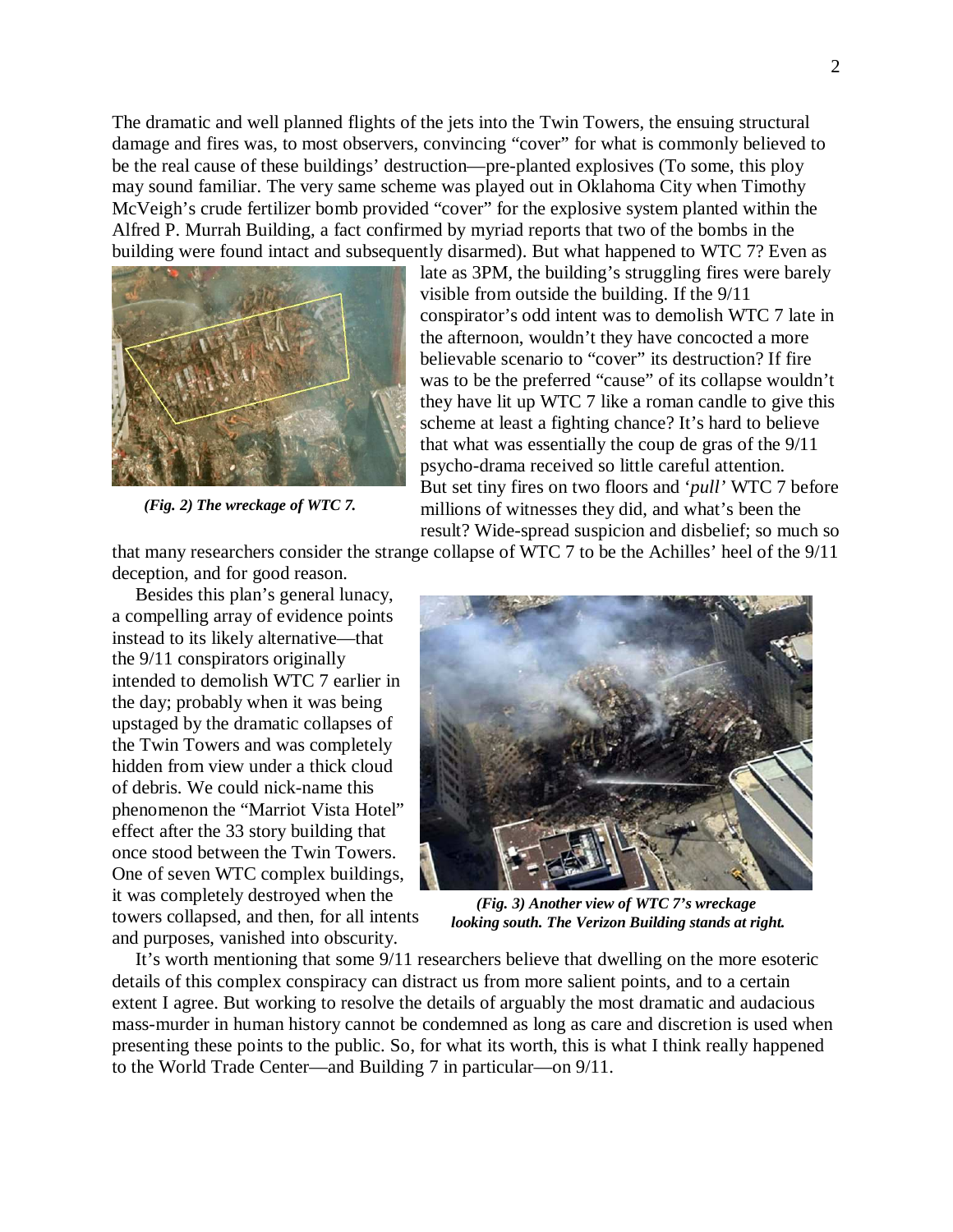First, the 9/11 conspirators—possibly operating out of Mayor Giuliani's Office of Emergency Management (OEM); a reinforced, self-contained emergency command retreat built on the 23<sup>rd</sup> floor of WTC 7 in 1999—orchestrated the collision of two Boeing passenger jets into the World Trade Center Towers. The dramatic impacts caused fires that spread throughout the upper floors of both towers and allegedly resulted in significant structural damage to the buildings' core columns (both would later be used to explain the buildings' unprecedented collapses).



*(Fig. 4) WTC 7 (arrow.)* 

demolition that began on its upper floors and proceeded down, all the way to the ground.

 Some researchers have speculated that the conspirators demolished the South Tower first because the smoldering fires burning in its upper floors had begun to go out and any further delay in its destruction would make the fire-causedthe-collapse scenario appear less and less plausible. But this theory has always been just that, speculation, and certainly leaves room for other possibilities. And if the OEM bunker was indeed manned at this time, doesn't it makes sense



*(Fig. 6) The North Tower's debris cloud rises to almost twice the height of WTC 7.* 

 The conspirators then turned their attention to the explosive demolition of the Twin Towers and Building 7. The first step in this phase of the plan would be the arming and programming of the explosive system previously installed within the tower furthest from Building 7 and the OEM bunker; the safely distant South Tower or WTC 2. When this had been done, the conspirators then awaited the optimum moment for detonation, a time when the South Tower's "collapse" would be reasonably believable to most people. When that moment finally arrived, the plotters brought the South Tower down in a dramatic progressive



*(Fig. 5)* 

that the plotters would want to begin the demolition sequence by first destroying the tower that stood at a reasonably safe distance from the OEM shelter, not the one that loomed directly overhead? Isn't it logical to assume that the kind of reinforcements so conveniently made to the OEM bunker just a year before 9/11 were designed to withstand the pulverized, ashen debris that rained down around WTC 7 from the first collapse but were never meant to bear up under the huge shards of steel and concrete that would be blown horizontally from the tower that stood only a block away?

 After the South Tower had been obliterated, the conspirators then put their newfound expertise in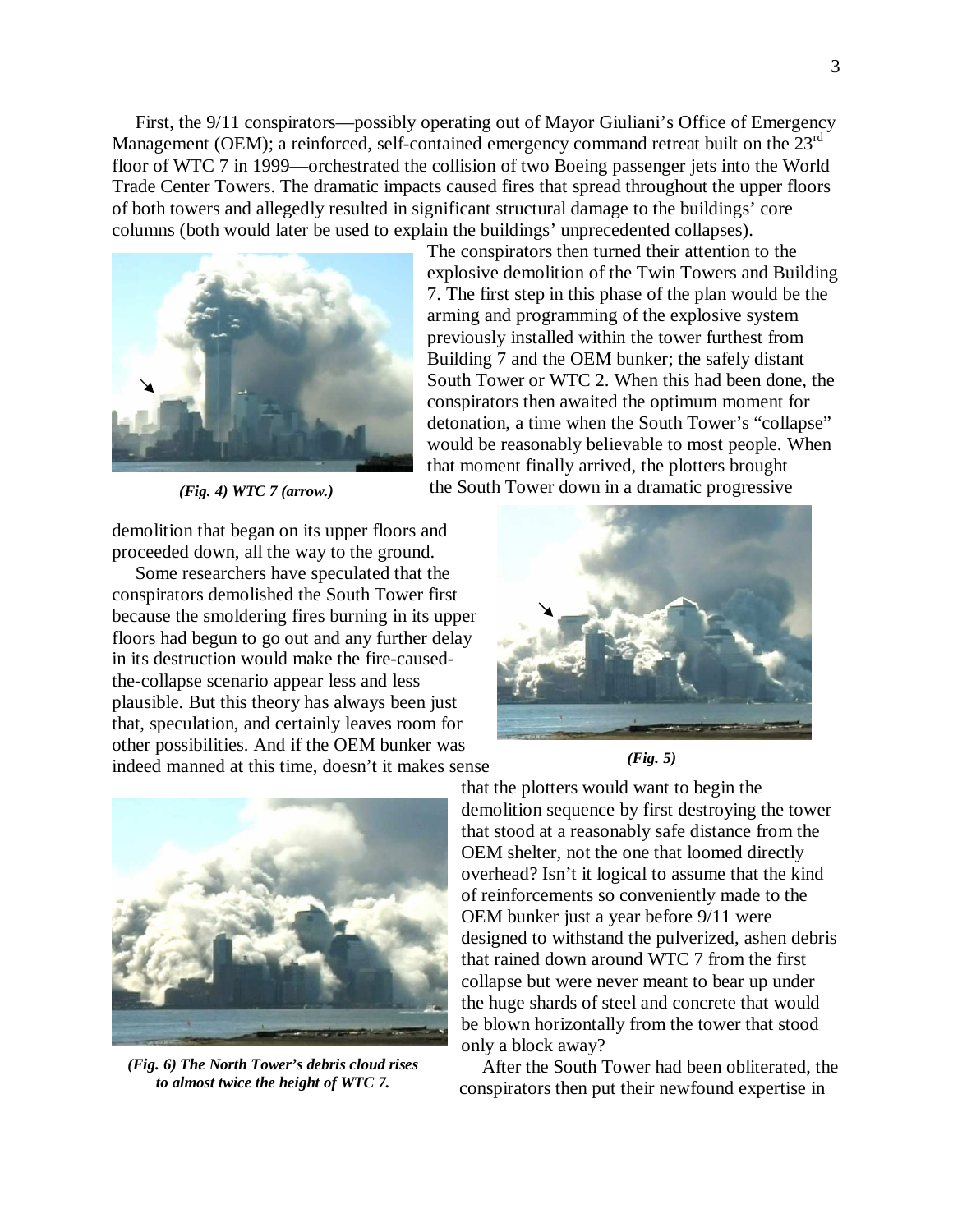the demolition of mega-high-rises to work on the *North* Tower. But instead of proceeding with their plans from the OEM bunker in WTC 7, they chose this moment to exit Building 7 altogether and prepare for the *near simultaneous* demolition of the North Tower and WTC 7 from a secondary location. This back-up operations center could have been anywhere. All that they needed was a triggering mechanism to initiate the demolition sequence; something perhaps as simple as a cell-phone or laptop.

*"…they chose this moment to exit Building 7 altogether and prepare for the near simultaneous demolition of the North Tower and WTC 7 from a secondary location."* 



 Once the conspirators had safely repositioned themselves, they again awaited the optimum moment to proceed. When they were ready, the plotters initiated the *second* demolition sequence by pushing the button on what had just become the safely distant *North* Tower, its catastrophic collapse a carbon copy of the South Tower's complete and symmetrical plunge to earth. As the North Tower fell, a massive cloud of debris shot into the sky, quickly rising to almost twice the height of WTC 7 (figs. 4-6) and smothering lower Manhattan. Then, a minute or two later, when Building 7 was completely hidden from view and the world's attention was distracted by the unthinkable destruction of the Twin Towers, the conspirators triggered *WTC 7's* explosive system as well. As it fell, the thick cloud of debris enshrouding it would completely conceal any signs that Building 7 was being intentionally demolished.

 After the smoke had cleared and the events of the day had been relegated to history, official claims that Tower One's

*(Fig.7) WTC 7's tiny fires photographed at approximately 3 PM.* 

plummeting debris impacted the electrical substation and diesel tanks located throughout Building 7—causing massive internal explosions that kicked its feet out from under it—would have made good sense to most observers (in the absence of visual evidence to the contrary) and done much to provide satisfactory "cover" for the real cause of the building's destruction: preplanted explosives. In the end, Building 7's suspicious collapse would become just an afterthought in the minds of a stunned public. Few would have given another thought to the demise of this, the last of seven WTC buildings to be completely destroyed by "Islamic extremists" on September  $11.^{\text{th}}$ 



*(Fig. 8) Detail of fig.7. Small fires smolder on floors 7 and 12.*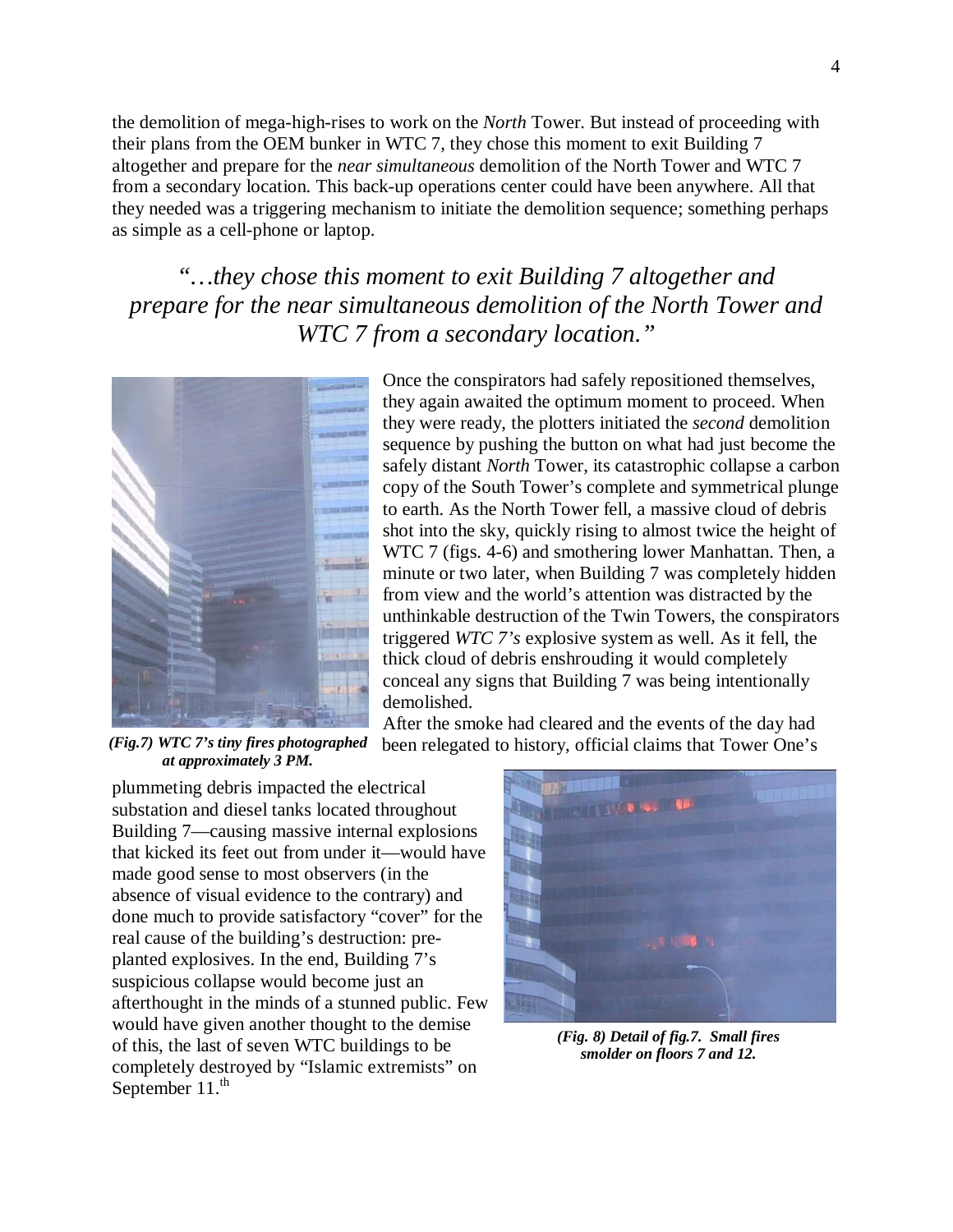But, as posited above, Murphy was working overtime that day. Incredibly, the demolition system in WTC 7 simply did not respond as intended and the building defiantly remained intact, at least for another few hours.

 After this stunning set-back, the plotters must have debated fiercely about what to do next. But, in the end, it was clear—Building 7 had to go. Besides possibly hosting a clandestine control center for the attacks, who knows what ghosts haunted WTC 7 and the WTC complex in general—buildings that had been the Manhattan HQ of the Secret Service, ATF, FBI, IRS, DoD, SEC, CIA, Customs House and a long list of the World's foremost banks and corporations for the past thirty years. Building 7 was also the only WTC building left standing (and the only one rebuilt since 9/11) making the plan to level (and then upgrade?) the entire complex incomplete. Remember, it can't be said enough: despite their close proximity to many other buildings, *the only structures entirely destroyed on 9/11 were all seven of the WTC buildings.* Clearly the complete destruction of the WTC complex was a subplot within the overall 9/11 scheme; an outdated, inefficient dinosaur that had, according to many sources, become a blight on lower Manhattan, was in need of the ultimate makeover (and if a few billion bucks could be made on the side in a massive insurance fraud scheme, so much the better).

> *"Clearly the complete destruction of the WTC complex was a subplot within the overall 9/11 scheme…"*



*(Fig. 9) WTC 7's east face.*

So, after the smoke had settled and it became clear that WTC 7 was alive and well, the conspirators regrouped. Naturally, their first priority would be to quarantine the area and rid it of any uninvited guests. FDNY fire chief Frank Fellini said that firefighters were evacuated from the area around WTC 7 "five or six hours" before WTC 7 finally did collapse after having been specifically warned of this inevitability. In a world that has never seen the collapse of a steel-framed building from fire (except for that morning), the prophetic nature of this order is intriguing enough, but where did the order come from? You'd think that it would have come from the FDNY, but no. Captain Michael Currid, president of the Uniformed Fire Officers

Association, said that "someone from the city's Office of Emergency Management" gave the order to clear the area around WTC 7 of personnel shortly after the towers had collapsed.

 After Building 7's perimeter had been put in lockdown, the conspirators then scrambled to bring the demolition system in WTC 7 back online. Next, a new scenario had to be concocted; again, to "cover" what would otherwise be the forthcoming but completely inexplicable collapse of WTC 7. The fire-caused-the-collapse ruse was likely their first choice; it was the same scheme that they used for the towers earlier that day. The question is, what was the source of the marginal fires we saw burning in Building 7? Two possibilities logically present themselves; the fires were intentionally set by the plotters who reentered WTC 7 well after the towers had collapsed or they were the by-product of debris damage to Building 7's ground floors. We'll examine the latter possibility in a moment.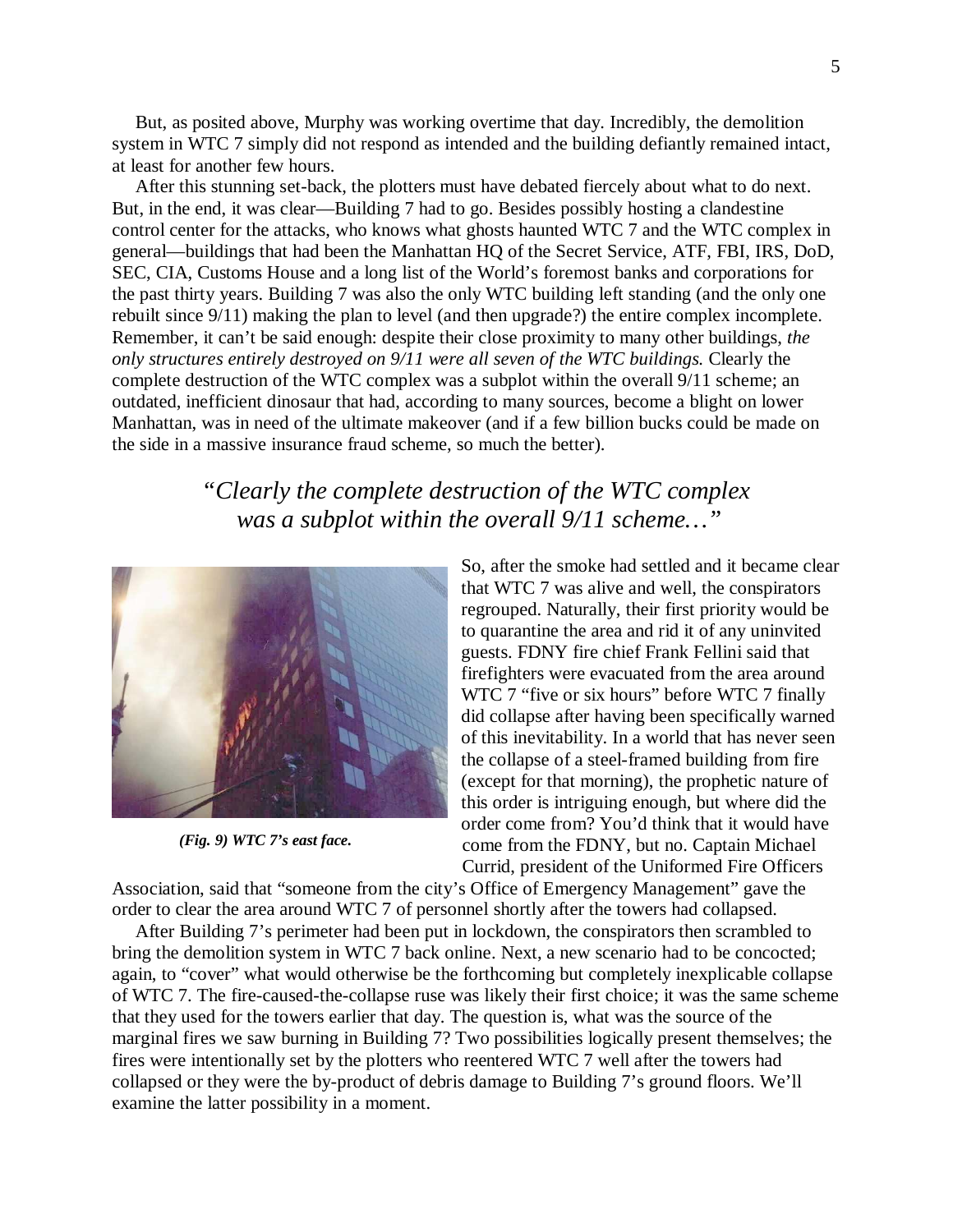If we are to consider the theory that the perpetrators did spark additional fires in WTC 7 to "cover" its forthcoming collapse, the following scenario may make sense. Circumstances being what they were, it may have been well into the afternoon before they finally made the decision to reenter WTC 7, climb to the 7th floor and begin setting fires. Floor 7 was the location of the OEM's emergency generators and was presumably secured and accessible only by OEM personnel. Next, they ascended to floor 12, one of three floors occupied by the SEC, and sparked blazes in this location as well. This was possibly done to eliminate incriminating evidence of sprawling white collar crime in case the demo-system failed again. WTC 7 (like the Murrah Building) was reportedly the storage facility for millions of files on open investigations into money laundering, terrorism and organized crime, all of which have demonstrable links to US intelligence. A *New York Post* article dated September 12<sup>th</sup>, 2001, specifically stated that the destruction of SEC offices in WTC 7 would put "massive" IPO probes in jeopardy and said, of the destruction of evidence, "It's devastating. They'll have to scrap many cases and start from scratch on others."

When the explosive system in WTC 7 was finally brought back online, all the plotters had to do then was wait for the fires to build—but, as we all saw, they never did (figs. 7, 8 and 9). Despite their best efforts and training, the conspirators were completely unprepared for this contingency, and it showed. Even by late afternoon, the fires in WTC 7 were still marginal and struggling. Unlike the Twin Towers, these fires were oxygen starved by windows that hadn't been shattered and couldn't be opened.

What a mistake to think of the  $9/11$  conspirators as criminal masterminds. Imagine their state of mind as they watched their plan to destroy one of the world's most famous landmarks (and, of course, violently murder thousands of innocent people) unfold before their eyes. Even the most jaded covert operative wouldn't likely remain un-rattled after having perpetrated such an outrage. And don't forget, they had very similar performance problems in OK City. Certainly we



*(Fig. 10) The damage sustained by WTC 7's southeast corner. The Verizon Building's roof can be seen in the lower right-hand corner.* 

can find Deepthroat's words to Bob Woodward (in relation to yet another botched "op") encouraging; "Truth is, these aren't very bright guys and things got out of hand." But—despite the fact that the fires never caught on as hoped—for the conspirators, the clock was ticking; a burgeoning army of firefighters and rescue workers were descending on Ground Zero. To the 9/11 cabal, it was then or never, so down came Building 7 at 5:25 PM, its suspicious collapse to be sanitized by our megalo-media, a propaganda machine that could be relied upon to play ball after the smoke had cleared. And play ball it did. Needless to say, any paradigm shift of this magnitude relating to an event as grave as 9/11 will likely undergo intense scrutiny, as it should. But I do believe that the available facts indicate this alternative. The only point to support the theory that the plotters kept WTC 7 up all day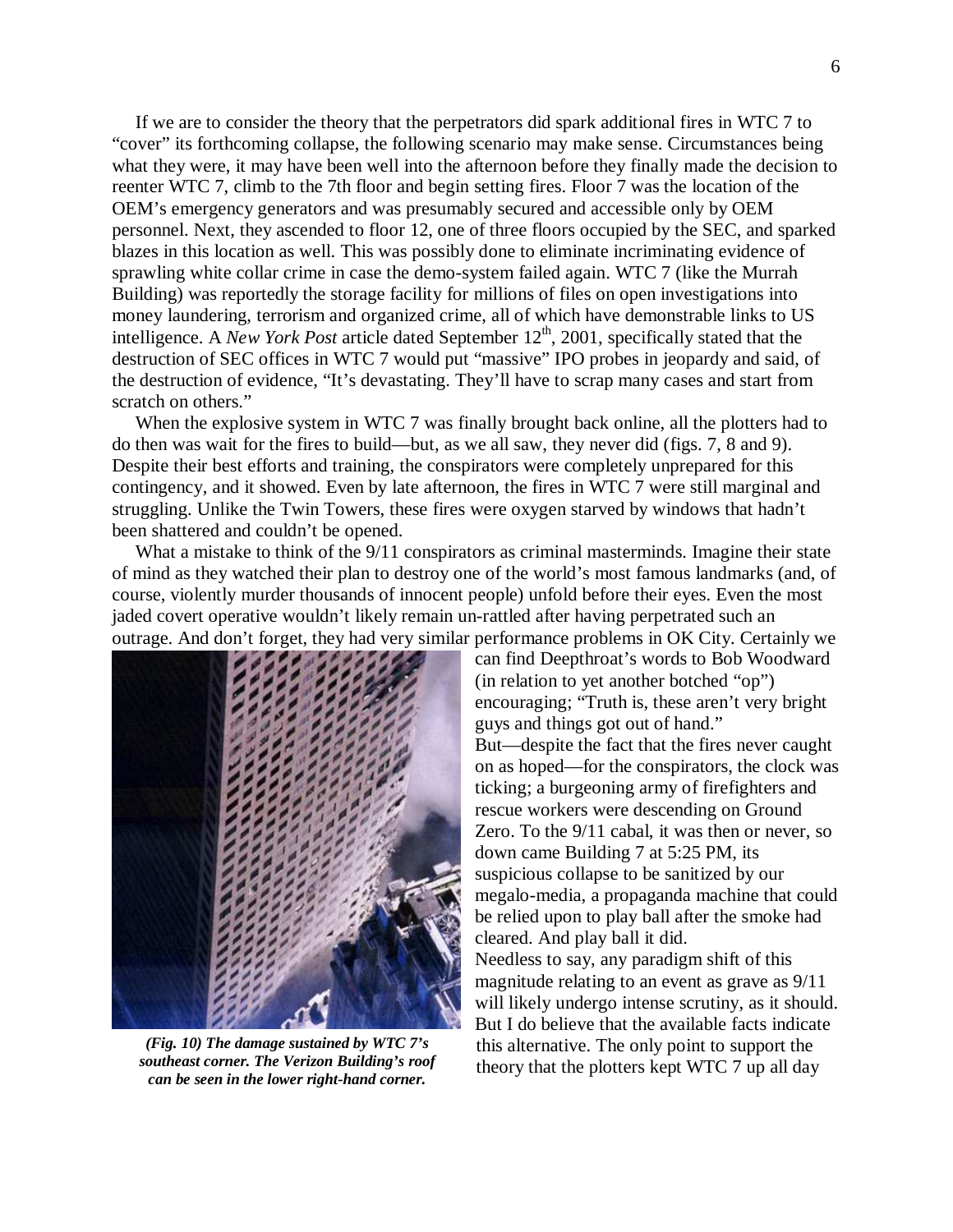long for some unfathomable reason is that it *did* stay up all day long. But just because something happened, it's certainly no guarantee that it was meant to happen.

 9/11 researchers have often cited the OEM bunker in WTC 7 as a possible front for the conspirator's operations center. Although this theory hasn't been proven conclusively, the facts supporting it are very intriguing. The timing of the construction of a reinforced facility (shortly before the most dramatic "terror" hit in history) with a bird's eye view of what was obviously a conspiratorial operation seems oddly convenient in retrospect. But the fact that the location chosen for the brand new facility had been acknowledged by experts as the single most likely terrorist *target* in the western hemisphere is particularly suspicious, especially when the WTC had already been struck once in 1993. This point was revisited, though half-heartedly, by the 9/11 Commission who understandably questioned the logic of locating an emergency command retreat where it would likely be destroyed (as it was) in the event of an actual attack.

 But another odd fact about the OEM bunker was addressed in an article in the *NY Daily News* that described the command post in WTC 7 as "the first-ever aerie-style bunker," the vast majority (or, according to *The Daily News*, all) of similar facilities naturally having been built underground and well removed from potential hot spots. Richard Sheirer, the Police Commissioner's Chief of Staff, testified to 9/11 commissioners that he had warned OEM officials that such a location could render the facility inaccessible (and the elevators inoperable) should the building sustain damage in an attack or natural disaster. These and other suspicious

facts about the OEM bunker have given 9/11 researchers much to consider. Although these points may not prove conclusively that this OEM facility was really a nest of conspirators, they would appear to explain the poor choice of locations for a command retreat that oddly rewrote the rules set in place for similar facilities in the past.

 As mentioned above, it is possible that the conspirators never did reenter WTC 7 to set fires but opted instead to just allow the "debris impact" fires to spread. But this theory gets very complex very quickly. A NIST (National Institute of Standards and Technology) report on the collapses of the WTC buildings includes photos that appear to show significant damage to the lowest floors of the southwest corner of WTC 7 (Fig. 10). This damage may extend across the full length of WTC 7's south face but the few available photos of this area, all taken from disadvantageous angles and obscured by smoke, cannot confirm this possibility. Incredibly, no



*(Fig. 11) Diagram showing the radius of debris damage from the collapse of the Twin Towers. WTC 7 and the Verizon Building stand side by side at top.*

unobstructed photos of the south face of WTC 7 have ever been released to the public (much like the video surveillance tapes of the Pentagon hit), a wholly suspicious development in and of itself considering how vital this evidence is to those who support the official story. NIST also claimed that the North Tower's plummeting wreckage "scooped out" about 25% of the bottom *third* of WTC 7. How NIST scientists determined that this catastrophic damage was done to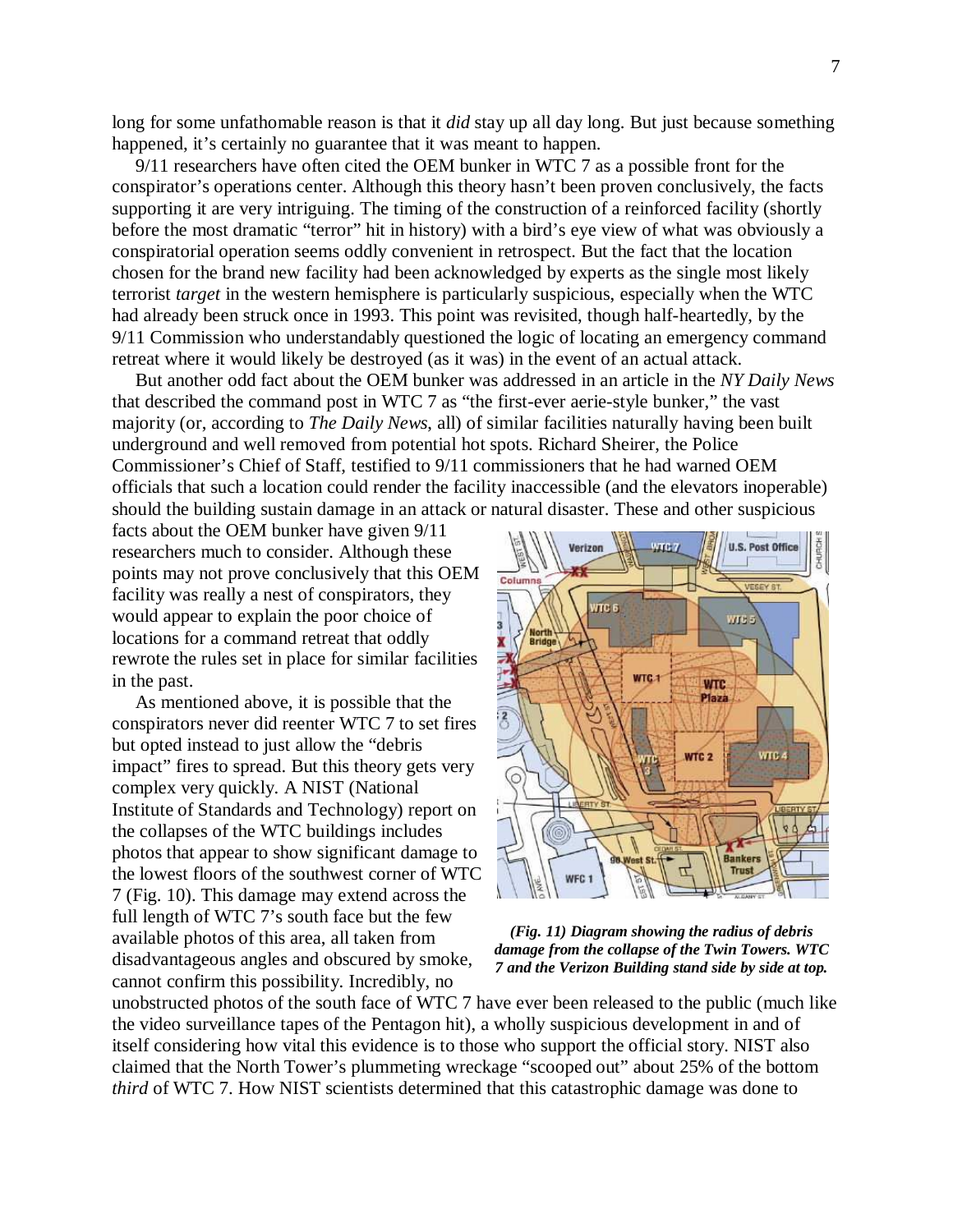Building 7 is anyone's guess since, as mentioned, no photographic evidence is available to confirm it.

 The debris-caused-catastrophic-damage-and-fires-to-WTC 7 theory would appear to make sense were it not for the strange *lack* of damage to a building right next door that logically should have sustained similar damage. Photos of the Verizon Building (standing just across a side street to the west of WTC 7) clearly show that it sustained, at best, only light damage. Despite suffering one or two minor puncture wounds, presumably from stray girders, the building remained virtually unscathed by the debris that had apparently "scooped out" a quarter of WTC 7's total depth. Site plans (fig.11) of the area confirm that debris from the collapsing North Tower should have impacted both buildings equally. But look at these aerial photos of the Verizon Building's south face (figs. 12 and 13), especially its sharp southeast corner (directly opposite WTC 7's heavily damaged south*west* corner); it stands in near pristine condition—not a nick or a scratch on it. What force could so heavily impact WTC 7 and yet leave the adjacent Verizon Building virtually untouched? Some might argue that the buildings were constructed of different materials, but one would think that any wreckage that allegedly caused such profound damage to WTC 7 would surely have left its mark on its cozy neighbor, no



*near pristine condition at upper left. The lack of damage to* which makes more sense, that the smoke *its façade seems inconsistent with the heavy damage officials claim had impacted Building 7 (right).* 

matter what the buildings were made of. Does it really make sense that falling wreckage from the collapsing North Tower magically veered off towards WTC 7 and away from the Verizon Building or does the damage to Building 7's lower floors and the ensuing fires within tell a very different story about what was at work in Building 7? More to the point, does the damage to WTC 7 provide us with a clue that there was perhaps a *third* possible cause of the fires in WTC 7; that, just like the Murrah Building in OK City, *a partially detonated explosive system may have failed to complete its sequence?* Explosive demolitions typically begin on (Fig. 12) The south face of the Verizon Building stands in ground floors and proceed upward. And billowing out of the wound in WTC 7's south face (fig. 14) was the result of

impact damage from stray debris or a hot explosion from within? Is this why no clear photos of Building 7's south face have ever been released to the public; because they'd show that significant amounts of debris never reached WTC 7 in the first place and that the front of Building 7 was actually blown *out* by an explosion, not *in* by debris?

 This idea, that wreckage falling onto structures automatically sets them on fire, is absurd. The South Tower fell right onto the North Tower, and yet no fires in the North Tower's lower floors were ever photographed or reported. Photos of WTC Buildings 5 and 6 completely engulfed in flames seem suspicious in this light and seem to point instead to arson. And those who argue that a tsunami of debris hit WTC 7, struck the diesel fuel tanks and/or electrical substation in its belly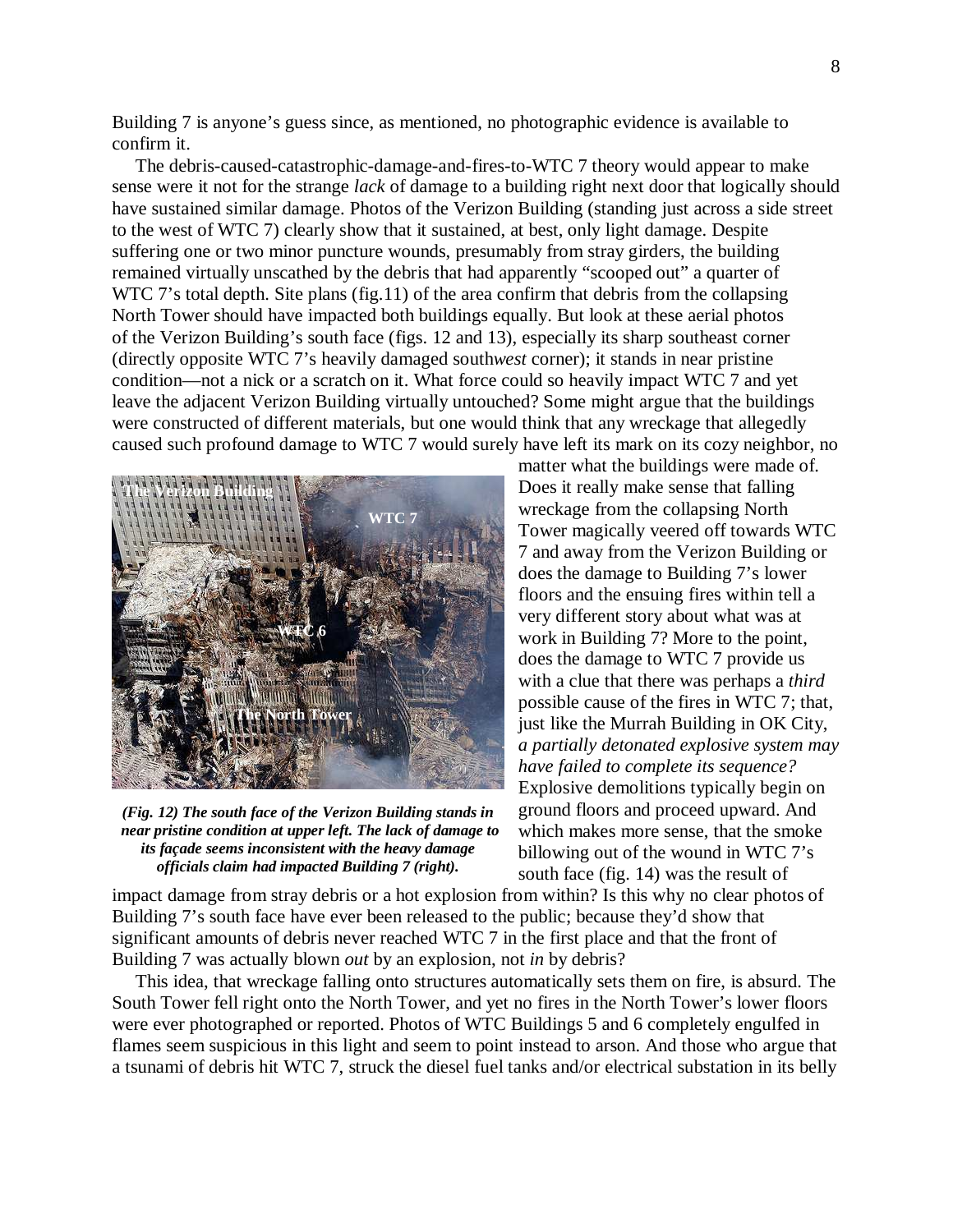seem out of luck when the debris impact theory appears to have so little plausibility to begin with.

 Lacking insider confirmation, we may never know the complete story about what happened to World Trade Center Building 7 on the afternoon of 9/11. But its paltry fires just don't seem consistent with the kind of well-crafted plans executed earlier in the day. What we saw instead was a virtual replay of what happened in Oklahoma City; the incomplete detonation of a preplanted demolition system in a highly secure government building housing military, financial and intelligence agencies*.*

 In addition, isn't it odd that the FDNY seemingly just gave up on such an exceedingly important and valuable building as WTC 7, one that had only marginal fires burning within? Wouldn't the conspirators have preferred wrapping things up in one fell swoop that morning rather than prolonging the spectacle any longer than necessary? And the bewildering notion hinted at by one or two 9/11 theorists—that the conspirators spent the day in the OEM bunker "orchestrating the aftermath" of the attacks in the upper floors of a burning building is really stretching reason to the breaking point.

## *"What we saw instead was a virtual replay of what happened in Oklahoma City; the incomplete detonation of a pre-planted demolition system in a highly secure government building…"*

 As for Larry Silverstein's cryptic remarks about *'pulling'* Building 7 (originally aired on a PBS documentary in 2002), well, look at it this way: a building that Silverstein owned inexplicably "collapses" in what was obviously an intentional demolition at the end of the most infamous day in American history. As the months passed, he had to have become the focus of mounting suspicions about the strange death of his building and likely became desperate to offer something in the way of an explanation to a doubtful public. All he needed was the right pulpit. For a wealthy and well-connected man like Silverstein, finagling an interview on a PBS

documentary may not be as hard as it seems. Using Karl Rovelike sleight of hand, Silverstein's well-oiled comments offer us a vague accounting of the anomaly delivered to us on an almost subconscious level. However subtle this attempt may have been, his simple and concise phrasing—that "...they made that decision to *'pull'* and we watched the building collapse" —has impressed many of the finest 9/11 researchers as being clear and unambiguous, and for good reason.



*(Fig. 13) Another aerial view of the Verizon Building and the remains of WTC 6 and WTC 7.*